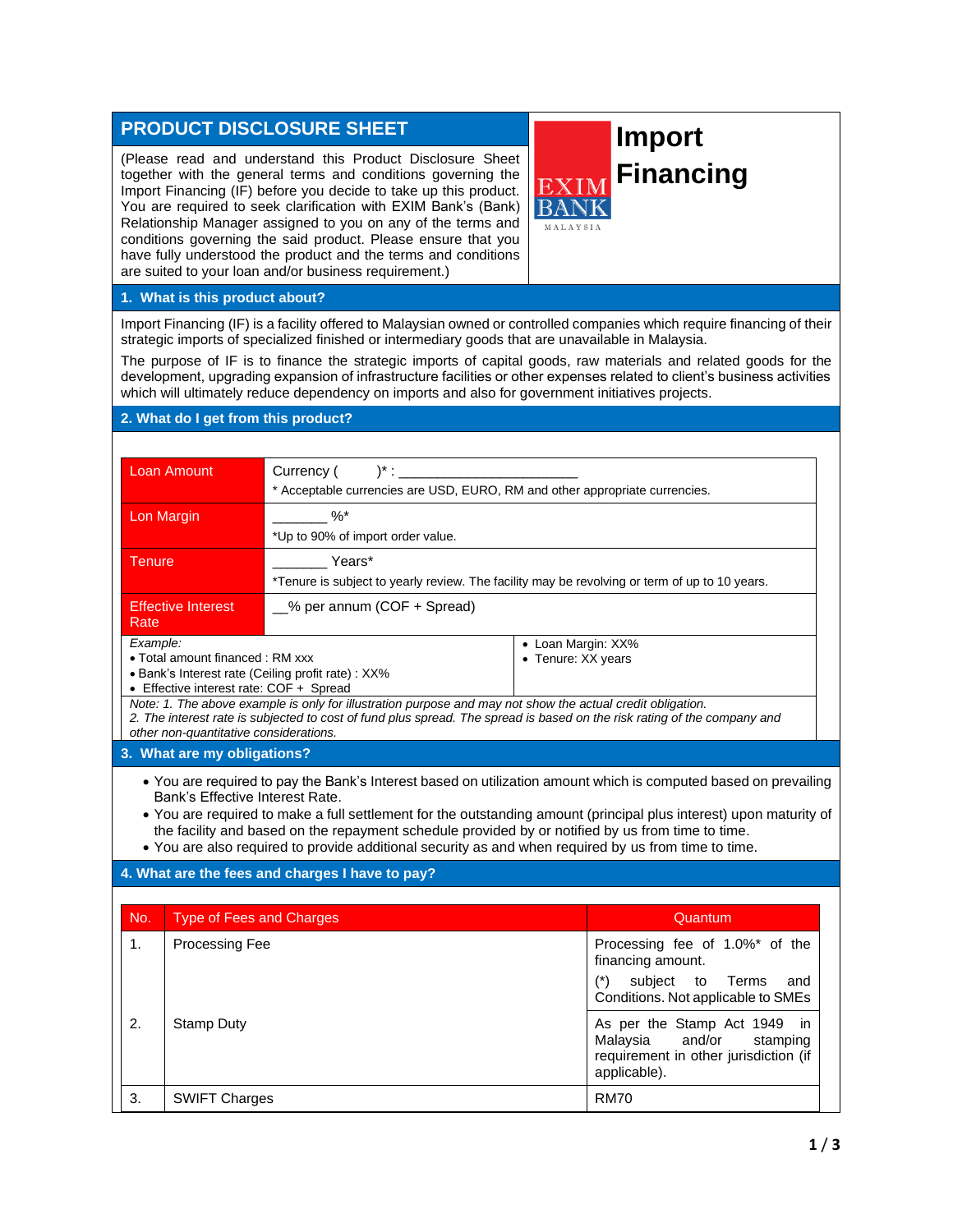| No.                                                                                                                                                                                                                                                                                                                                                                                                                                                                                   | <b>Type of Fees and Charges</b>                                                                                                                                                                                                                                                          | Quantum                                                                                                                                                                                                                      |  |  |
|---------------------------------------------------------------------------------------------------------------------------------------------------------------------------------------------------------------------------------------------------------------------------------------------------------------------------------------------------------------------------------------------------------------------------------------------------------------------------------------|------------------------------------------------------------------------------------------------------------------------------------------------------------------------------------------------------------------------------------------------------------------------------------------|------------------------------------------------------------------------------------------------------------------------------------------------------------------------------------------------------------------------------|--|--|
| 4.                                                                                                                                                                                                                                                                                                                                                                                                                                                                                    | <b>Audit Confirmation Fee</b>                                                                                                                                                                                                                                                            | <b>RM100</b>                                                                                                                                                                                                                 |  |  |
| 5.<br>Redemption Letter/Statement Fee                                                                                                                                                                                                                                                                                                                                                                                                                                                 |                                                                                                                                                                                                                                                                                          | RM50 (SME Customer)                                                                                                                                                                                                          |  |  |
| Letter of Support Fee<br>6.                                                                                                                                                                                                                                                                                                                                                                                                                                                           |                                                                                                                                                                                                                                                                                          | RM100 (SME Customer)                                                                                                                                                                                                         |  |  |
| 7.                                                                                                                                                                                                                                                                                                                                                                                                                                                                                    | Legal Fee                                                                                                                                                                                                                                                                                | As charged by Lawyer                                                                                                                                                                                                         |  |  |
| 8.                                                                                                                                                                                                                                                                                                                                                                                                                                                                                    | Postage / Delivery Charges<br><b>Local Party</b><br>Normal Mail<br>$\bullet$<br><b>Registered Mail</b><br>$\bullet$                                                                                                                                                                      | Min.RM3<br>Min.RM6                                                                                                                                                                                                           |  |  |
|                                                                                                                                                                                                                                                                                                                                                                                                                                                                                       | Courier / Hand delivery<br>$\bullet$<br><b>Foreign Party</b><br>Normal Mail<br>٠<br>Registered Mail<br>$\bullet$<br>Courier<br>$\bullet$                                                                                                                                                 | Min.RM7<br>Min.RM4<br>Min.RM8<br>Min.RM50 - varies on location                                                                                                                                                               |  |  |
| 9.                                                                                                                                                                                                                                                                                                                                                                                                                                                                                    | Variation of Facility Terms and Conditions                                                                                                                                                                                                                                               | Min.RM300 (Not applicable to SME<br>Customer)                                                                                                                                                                                |  |  |
|                                                                                                                                                                                                                                                                                                                                                                                                                                                                                       | will notify you at least 21 calendar days prior to the effective date of implementation.                                                                                                                                                                                                 | Please request from your Relationship Manager for the Bank's Standard Fees and Charges on Conventional<br>Products and Services. If there are any changes in fees and charges that are applicable to your facility, the Bank |  |  |
|                                                                                                                                                                                                                                                                                                                                                                                                                                                                                       | 5. What if I fail to fulfill my obligation?                                                                                                                                                                                                                                              |                                                                                                                                                                                                                              |  |  |
|                                                                                                                                                                                                                                                                                                                                                                                                                                                                                       |                                                                                                                                                                                                                                                                                          | We shall charge you a penalty for late payment at one percent (1%) per annum on the prevailing interest rate.                                                                                                                |  |  |
|                                                                                                                                                                                                                                                                                                                                                                                                                                                                                       | 6. What if I fully settle the loan before its maturity?                                                                                                                                                                                                                                  |                                                                                                                                                                                                                              |  |  |
| Nil.                                                                                                                                                                                                                                                                                                                                                                                                                                                                                  |                                                                                                                                                                                                                                                                                          |                                                                                                                                                                                                                              |  |  |
|                                                                                                                                                                                                                                                                                                                                                                                                                                                                                       | 7. Do I need insurance coverage?                                                                                                                                                                                                                                                         |                                                                                                                                                                                                                              |  |  |
|                                                                                                                                                                                                                                                                                                                                                                                                                                                                                       | You are required to assign the insurance policy (ies) to us as one of the collaterals accepted by us.                                                                                                                                                                                    |                                                                                                                                                                                                                              |  |  |
| 8. What are the major risks?                                                                                                                                                                                                                                                                                                                                                                                                                                                          |                                                                                                                                                                                                                                                                                          |                                                                                                                                                                                                                              |  |  |
| Our Effective Interest Rate may be subject to fluctuation during the loan tenure.<br>$\bullet$<br>Legal action will be instituted against you to recover the indebtedness which includes among others,<br>obtaining judgment and enforcement of judgment such as writ of seizure and sale, garnishee, winding up<br>and bankruptcy action.<br>Any non-payment of the Bank's indebtedness under loan facility would also have an adverse record on<br>$\bullet$<br>your credit rating. |                                                                                                                                                                                                                                                                                          |                                                                                                                                                                                                                              |  |  |
| 9. What do I need to do if there are changes to my contact details?                                                                                                                                                                                                                                                                                                                                                                                                                   |                                                                                                                                                                                                                                                                                          |                                                                                                                                                                                                                              |  |  |
| a)<br>b)                                                                                                                                                                                                                                                                                                                                                                                                                                                                              | It is important that you inform the Bank of any changes to your contact details to ensure that all<br>correspondences reach you in a timely manner.<br>You may inform the Bank such changes via various channels of communication such as the website or call<br>centre at 03-2601 2000. |                                                                                                                                                                                                                              |  |  |
| 10. Where can I get an assistance and redress?                                                                                                                                                                                                                                                                                                                                                                                                                                        |                                                                                                                                                                                                                                                                                          |                                                                                                                                                                                                                              |  |  |
| If you wish to complaint on the product or services<br>If your query or complaint is not satisfactorily resolved<br>provided by us, you may contact us at:<br>by us, you may contact Bank Negara Malaysia LINK or<br>TELELINK at:                                                                                                                                                                                                                                                     |                                                                                                                                                                                                                                                                                          |                                                                                                                                                                                                                              |  |  |
|                                                                                                                                                                                                                                                                                                                                                                                                                                                                                       | Head, Corporate Communication Department<br>Export-Import Bank of Malaysia Berhad<br>Level 1, EXIM Bank, Jalan Sultan Ismail,                                                                                                                                                            | Blok D, Bank Negara Malaysia,<br>Jalan Dato' Onn,<br>50480 Kuala Lumpur                                                                                                                                                      |  |  |